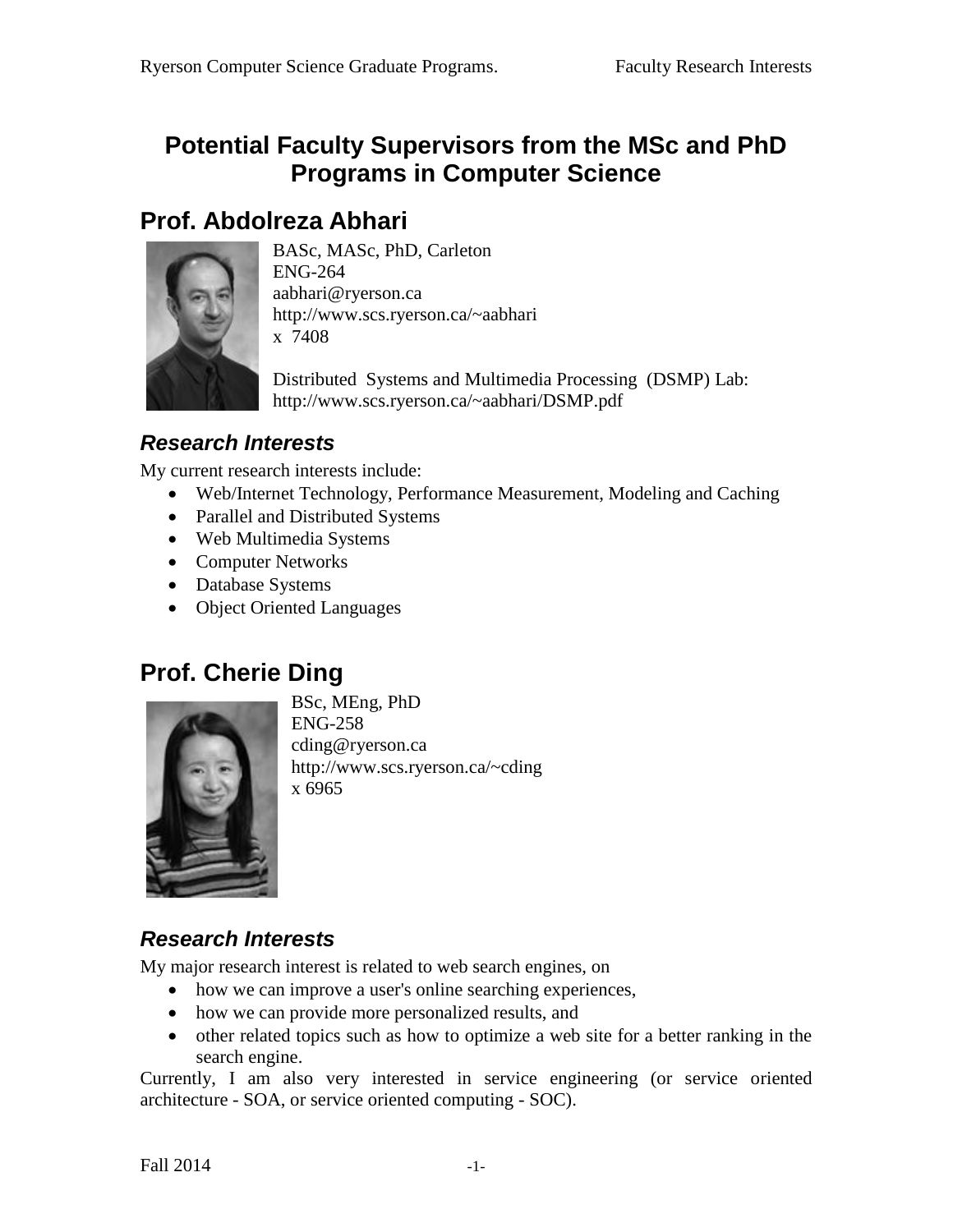# **Prof. Kosta Derpanis**



BSc (Tor), MSc (York), PhD (York) ENG-244 kosta@scs.ryerson.ca http://www.scs.ryerson.ca/~kosta x 3205

### *Research Interests*

How do we represent the visual dynamic world? My research focus here is on understanding representational aspects of video that make it possible to recover salient information, with considerations made to being flexible to the wide range of temporal image variation encountered in the world.

# **Prof. Alexander Ferworn**



CD, BTech, Ryerson, MSc, Guelph, PhD, Wat. ENG-283 aferworn@ryerson.ca http://www.scs.ryerson.ca/~aferworn x 6968 Network-Centric Applied Research (N-CART) Lab: http://ncart.scs.ryerson.ca

### *Research Interests*

My current research interests include:

- Intelligent Agents
	- Relocating code, Autonomy
- Mobile Robotic Systems including topics like

Telepresence, computer mediated interaction, robotic mechanisms, Internet Appliances, soft computing,

- Computational Public including topics like: Disaster Management Technology, Canine Search, Rescue/Response Robotics, USAR and CBRNe topics
- Many others--just come and talk to me.

working on is how we can automatically extract non-functional (quality of service) requirements to improve business agility.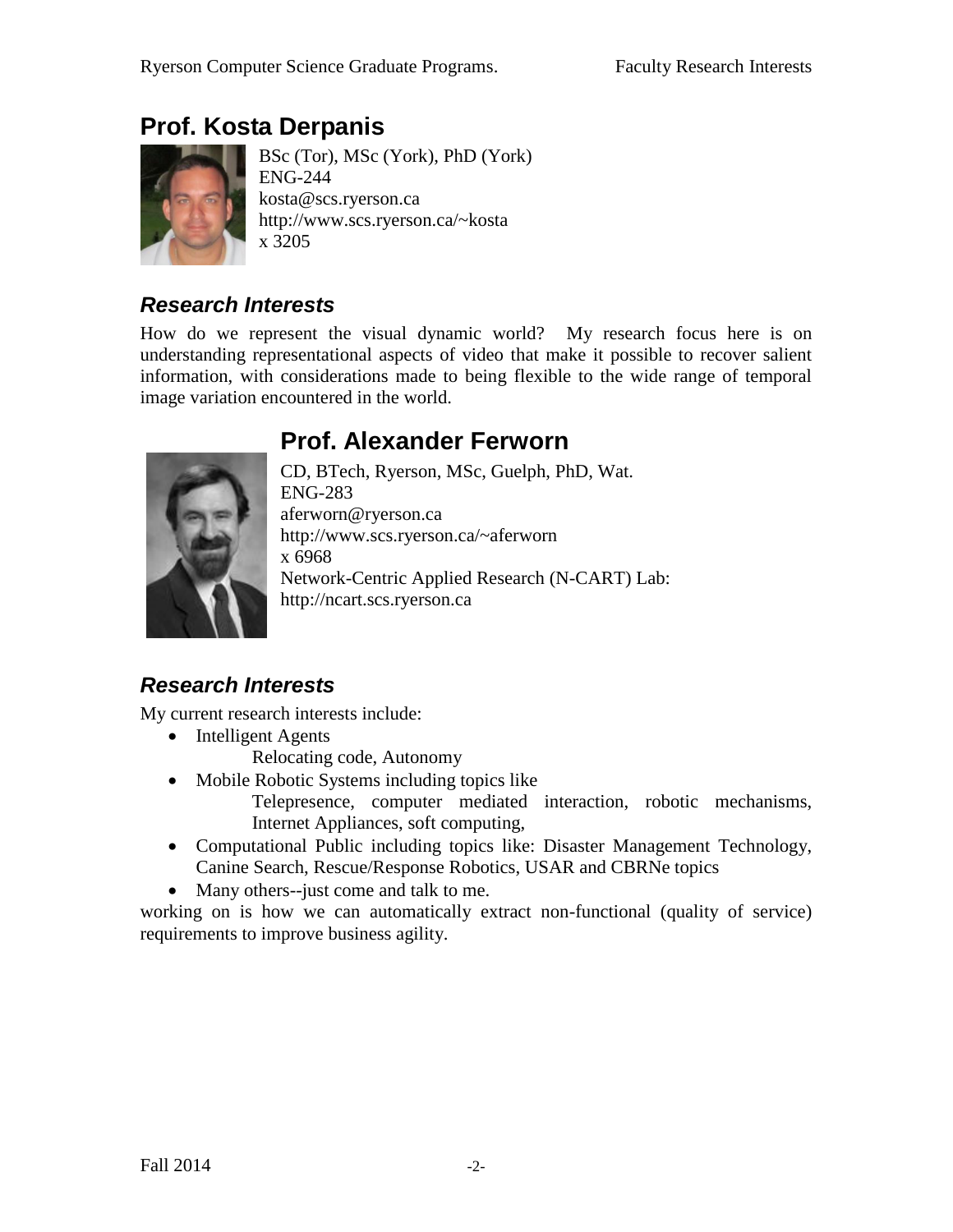# **Prof. Eric Harley**



BSc, MSc, York (Can.), PhD, Tor. ENG-282 eharley@ryerson.ca http://www.scs.ryerson.ca/~eharley x 4874

#### *Research Interests*

- graph algorithms: e.g., algorithms for listing maximal cliques, comparisons, improvements and parallel implementations
- audio user interface
- computer aided programming
- learning language by frames and examples

# **Prof. David Mason**



BSc, Acad., MSc, Tor., PhD,Wat. ENG-260 dmason@ryerson.ca http://www.scs.ryerson.ca/~dmason x 7061

### *Research Interests*

Everything to do with

- Programming Language research: programming language design/ usability/ comprehensibility, compilation, correctness, object-oriented technologies.
- Program analysis including probabilistic program execution.
- Software Engineering including program verification, software reliability, agile and open-source development methodologies.
- Web 2.0 community-building technologies including wikis, content management systems, and light- and medium-weight clients.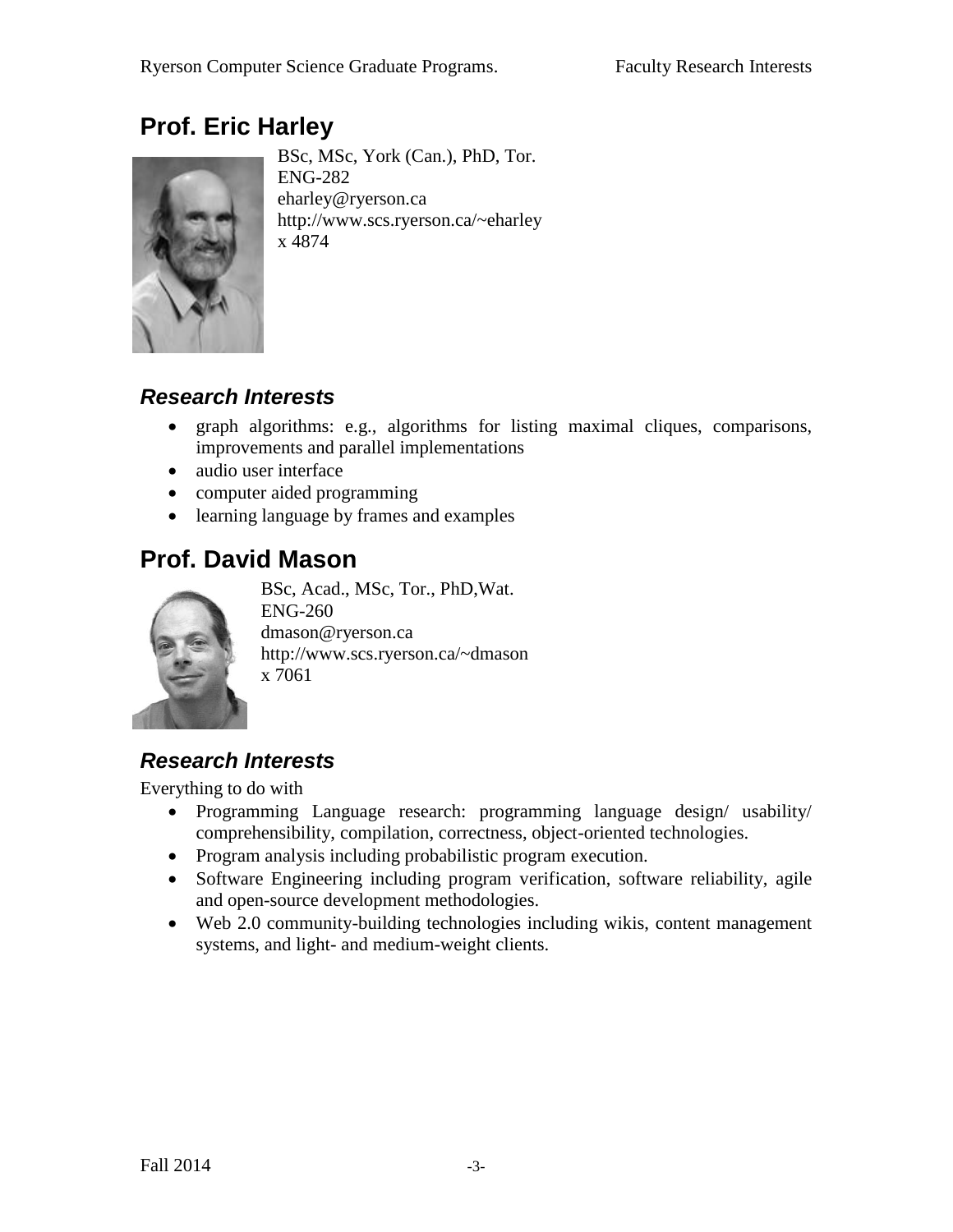# **Prof. Tim McInerney**



BASc, MSc, PhD, Tor. ENG-262 tmcinern@ryerson.ca http://www.scs.ryerson.ca/~tmcinern x 7245

- Interactive Visual Analysis
- graphics,
- human computer interaction,
- software tools, techniques and systems for data visualization.
- fast, simple, intuitive, efficient /interactive/ visual exploration,
- measurement, and analysis of medical image data and other data (2D or 3D).
- 3D object extraction and modeling,
- visual comparison of two objects,
- object feature emphasis, manipulation in 3D, measurement, annotation, tracking changes in objects, object interrelationship analysis,
- moving around in volume images, and
- sharing and recording of multimedia diagnostic reports and surgical plans.
- integration of user collaboration mechanisms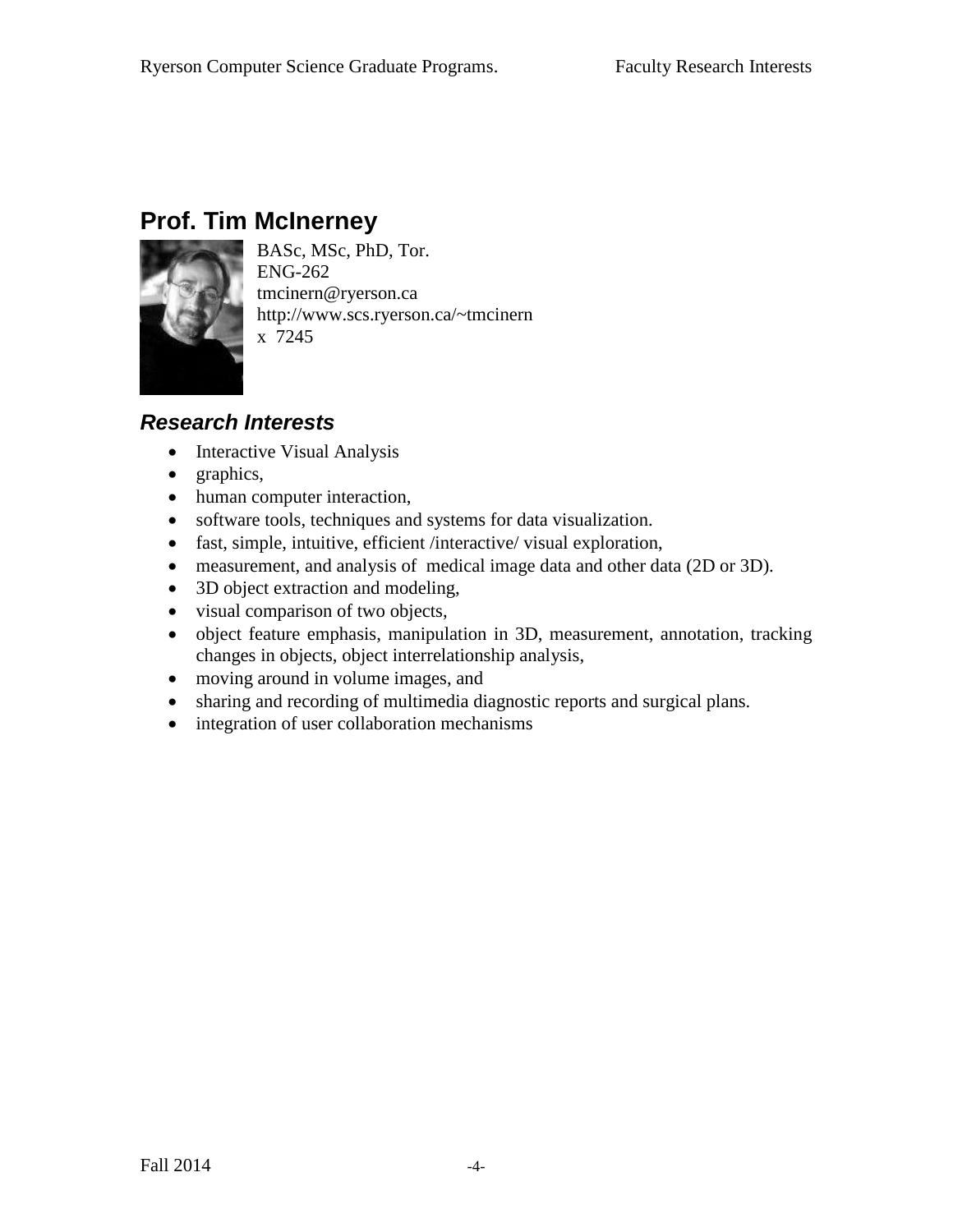# **Prof. Andiy Miranskyy**



MSc. (Western), Phd (Western) ENG-274 [avm@scs.ryerson.ca](mailto:avm@scs.ryerson.ca) [www.scs.ryerson.ca/~avm](http://www.scs.ryerson.ca/~avm) x7208

### *Research Interests*

My main research interest lies in the area of quantifying and mitigating risks (in the broadest sense) associated with the Software Engineering process. Examples of risks are numerous:

- Related to very large databases for Big Data been tested improperly, resulting in defect escapes and unplanned outages;
- Tied to non-scalable algorithms for which it is impossible to determine root cause of system failure fast enough to preclude prolonged outages and customer dissatisfaction;
- Connected with requirements creeping in late in the development cycle, overrunning original budget and schedule;
- Linked to spikes in the number of defects rediscovered by clients, overloading support and maintenance personnel.

My current research activities involve three inter-related Software Engineering disciplines: Quality Assurance, Green (Energy Efficient) Software, and Requirements Engineering.

# **Prof. Marcus Santos**



BSc, MSc, PhD, Uberlandia Brazil ENG-263 m3santos@ryerson.ca http://www.scs.ryerson.ca/~m3santos x 7062

- logic-based knowledge representation and reasoning: I intend to use advances in logic and knowledge engineering to design and develop techniques for video sequence understanding, with an emphasis on real application domains such as robotics, video surveillance, and health.
- evolutionary computation (EC): I am interested in genetic and gene-expression programming approaches to EC in general, and the study of dynamic tuning of run parameters in parallel EC architectures.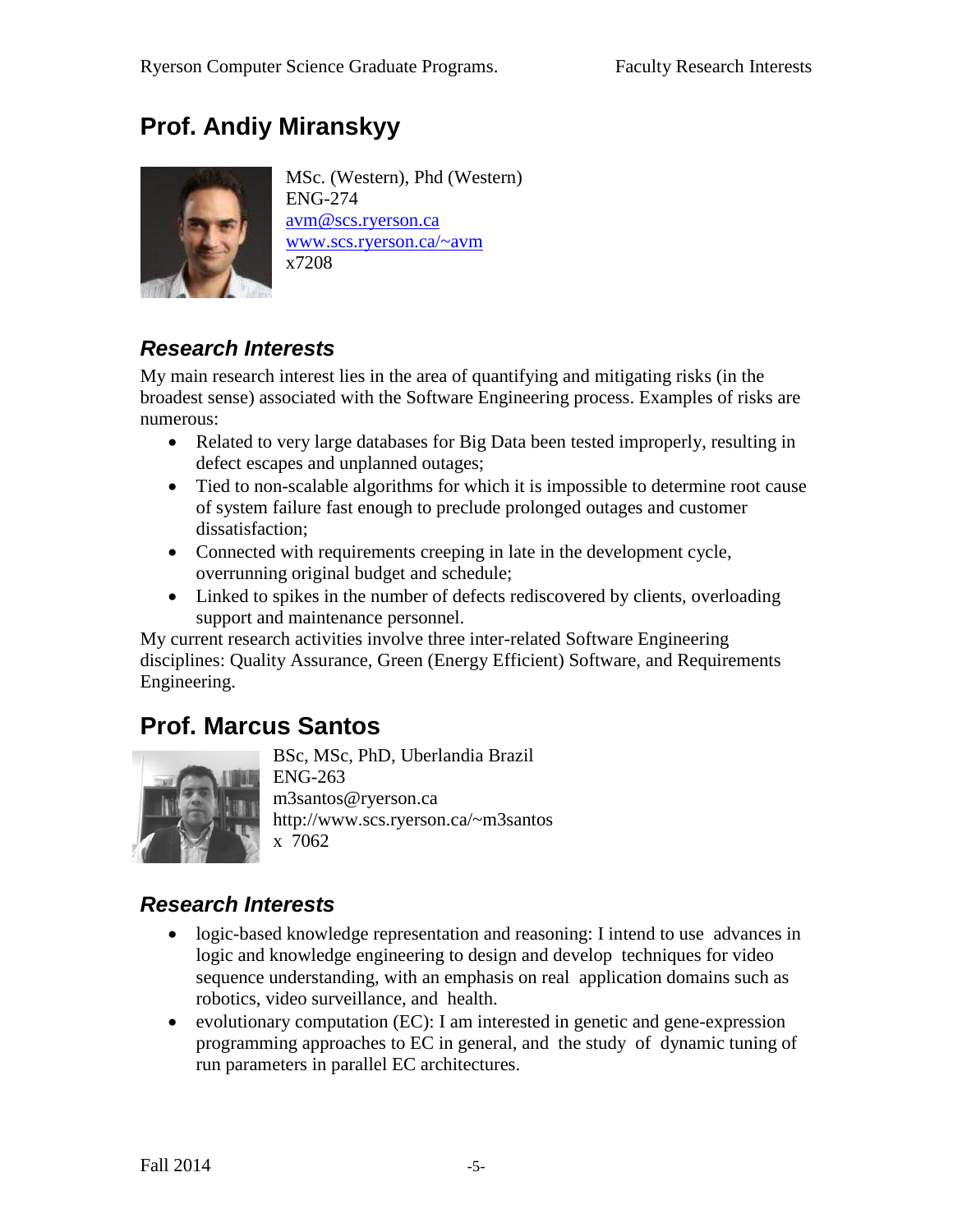# **Prof. Ali Miri**



BSc, MSc, Tor., PhD, Wat. ENG-280 [samiri@ryerson.ca](mailto:samiri@ryerson.ca) <http://www.scs.ryerson.ca/~samiri>  $x\bar{7060}$ 

#### *Research Interests*

- Information and Coding Theory
- Cryptography
- Network and Computer Security
- Systems and Control Theory
- Applied Number Theory

### **Prof. Jelena Misic**



PhD, Belgrade ENG-261 [jmisic@ryerson.ca](mailto:jmisic@ryerson.ca) <http://www.scs.ryerson.ca/~jmisic> x 7404

- WLANs, WPANs, wireless sensor networks, wireless mesh networks, ad hoc networks
- Dynamic spectrum allocation
- Applications of wireless sensor networks in healthcare and environmental monitoring.
- Network security
- Performance evaluation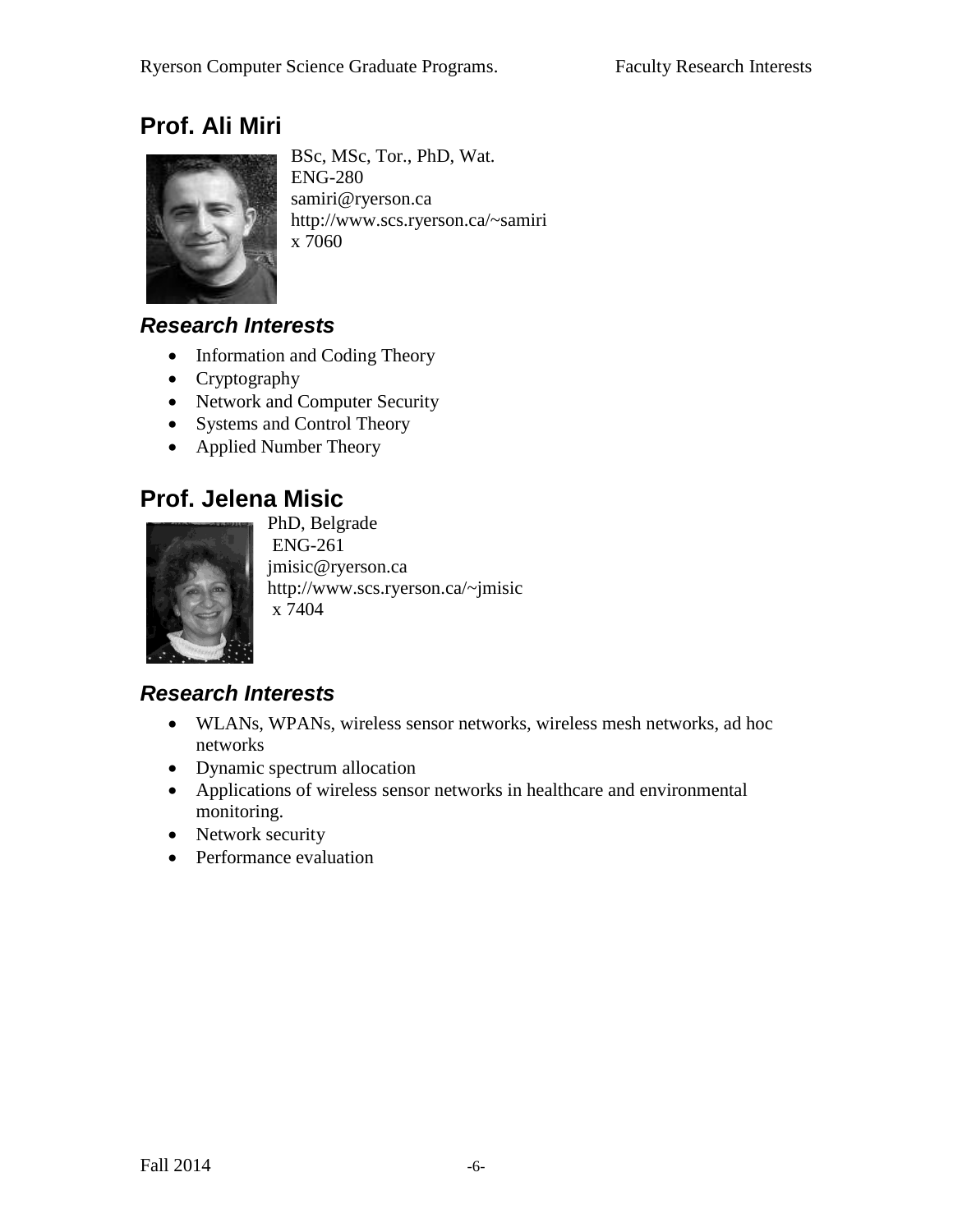## **Prof. Vojislav Misic**



PhD, Belgrade ENG-279 [vmisic@ryerson.ca](mailto:vmisic@ryerson.ca) http://www.scs.ryerson.ca/~vmisic x 6697

### *Research Interests*

- Performance of wireless networks, including personal area networks, cognitive communication networks, and other similar networks
- Software engineering, including software architecture, service-oriented software systems, design quality, and (in particular) the impact of socio-psychological factors on software development process.

# **Prof. Alireza Sadeghian**



MASc., PhD, Tor. ENG-286 asadeghi@ryerson.ca http://www.scs.ryerson.ca/~asadeghi x 6961

### *Research Interests*

Our research objective is to undertake theoretical and applied research in Computational Intelligence, and to understand the nature of intelligence and to engineer systems that exhibit intelligence. To this end, advances in the complementary fields of neural networks, support vector machines and adaptive neuro-fuzzy systems are utilized to achieve smart operation and to improve the performance of intelligent systems. Our research mission is, therefore, to develop methods, tools, and technology for the design and the implementation of learning systems, which mimic the learning process of humans and can clearly explain their decision making behavior, and then apply them to real world problems.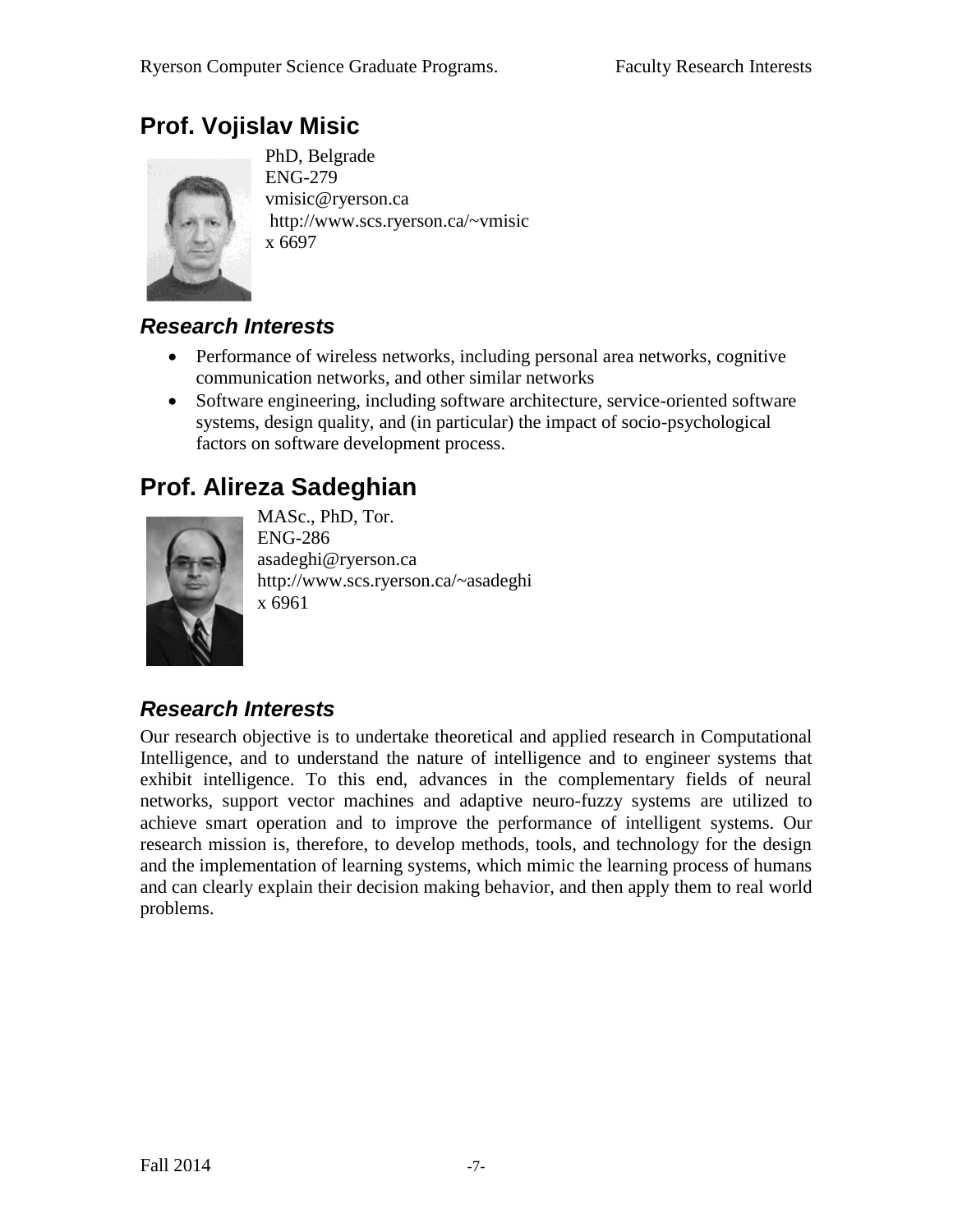# **Prof. Mikhail Soutchanski**



BSc, Moscow Physico-Technical Institute, PhD, Tor. ENG-275 mes@scs.ryerson.ca http://www.scs.ryerson.ca/~mes x 7954

#### *Research Interests*

- Artificial Intelligence: in particular I'm interested in Knowledge
- Representation and Reasoning.
- Logic-based high-level programming languages with applications to design of complex controllers for software agents and mobile robots. A
- Prolog interface to the Sony's AIBO robots.
- Reasoning about actions in space and time;
- A logical formalization of common sense reasoning for the purposes of high-level robot control.
- Markov Decision Processes with constraints.
- Reinforcement Learning
- Execution Monitoring of high-level programs.
- Semantic Web Services.

### **Prof. Denise Woit**



BMath, MMath, Wat., PhD, Qu ENG-277 dwoit@ryerson.ca http://www.scs.ryerson.ca/~dwoit x 7063

- software reliability,
- system reliability,
- software testing,
- software analysis,
- verification and validation  $(V&V)$ ,
- software engineering,
- eXtreme Programming,
- sociological issues in software engineering,
- project management,
- computer science education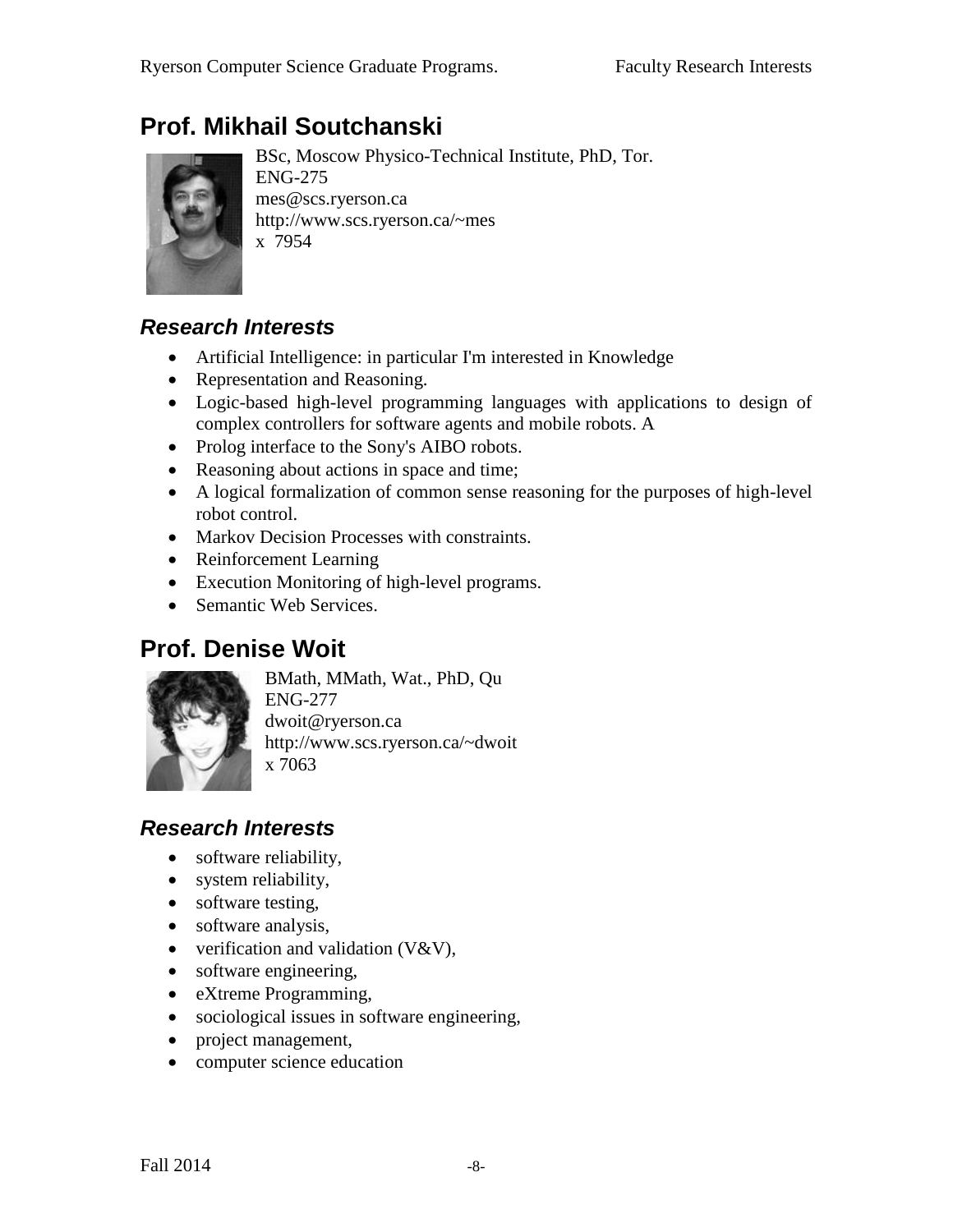# **Prof. Isaac Woungang**



BASc, MASc, PhD ENG-282 woungang@scs.ryerson.ca http://www.scs.ryerson.ca/~iwoungan x 6972

Distributed Applications and Broadband NEtworks Laboratory (DABNEL) Research Group: http://www.scs.ryerson.ca/~iwoungan/Labfacilities.html

- Telecommunication Networks:
	- o Algorithm Design and Engineering for Telecommunication Networks
	- o Fault-Tolerance, Survivability, and Reliability in Networks
	- o Routing, Traffic Engineering, Quality-of-Service in Networks
	- o Computational Intelligence Applications in Telecommunications
	- o Opportunistic networks
	- o Mobile and Ad hoc Networks
- Control and System Design
	- o Modeling and Designing of Autonomous Systems
	- o Security of Autonomous Systems
	- o QoS in Mobile Systems
- Network security
	- o Intrusion Detection Systems
	- o Security and Privacy in Mobile Systems and Ad hoc Networks
	- o Network Forensics Systems
- Web Applications
	- o Performance Modeling and Evaluation
	- o Content-Based Image Retrieval and Web caching
- Localization & E-Learning
	- o E-learning standalone systems
	- o Software Localization
- Other Research Interests
	- o Design and Performance of Business Information Systems
	- o Category Theory and Its Network Applications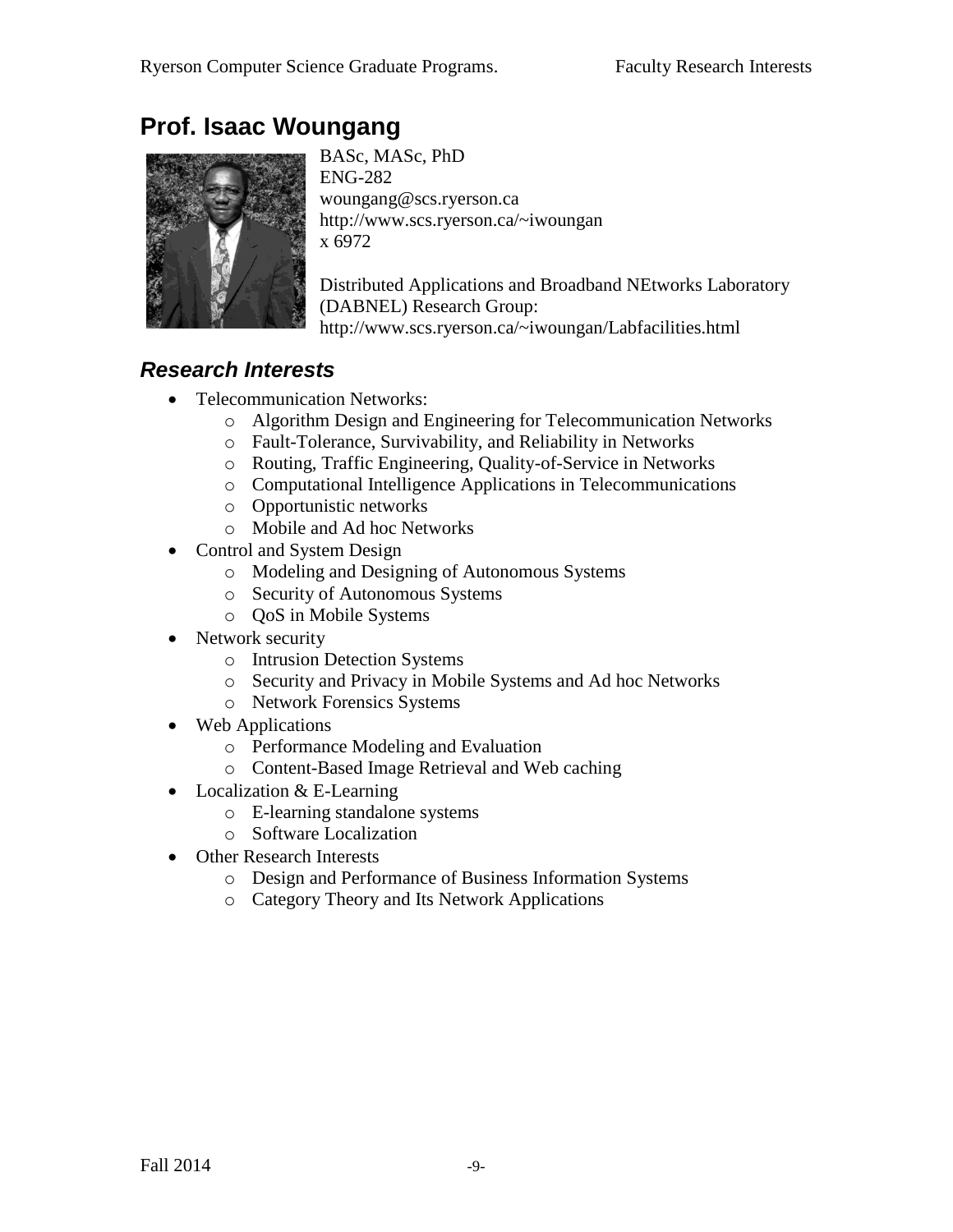# **Faculty From the Department of Mathematics**

## **Prof. Peter Danziger**



BSc, Warw., MSc Lond., PhD, Tor. ENG-223 danziger@ryerson.ca www.scs.ryerson.ca/~danziger x 7413

#### *Research Interests*

- Discrete Mathematics.
- Design Theory.
- Coding Theory.
- Graph Theory.
- Cryptography.
- Software Testing.
- Complexity Theory.
- Analysis of Algorithms.

## **Prof. Dejan Delic**



BMath, MMath, U of Novi Sad, Yugoslavia, PhD, Wat. ENG-228 ddelic@ryerson.ca

http://www.math.ryerson.ca/~ddelic x 6971

- Model theory
- General algebra
- Graph theory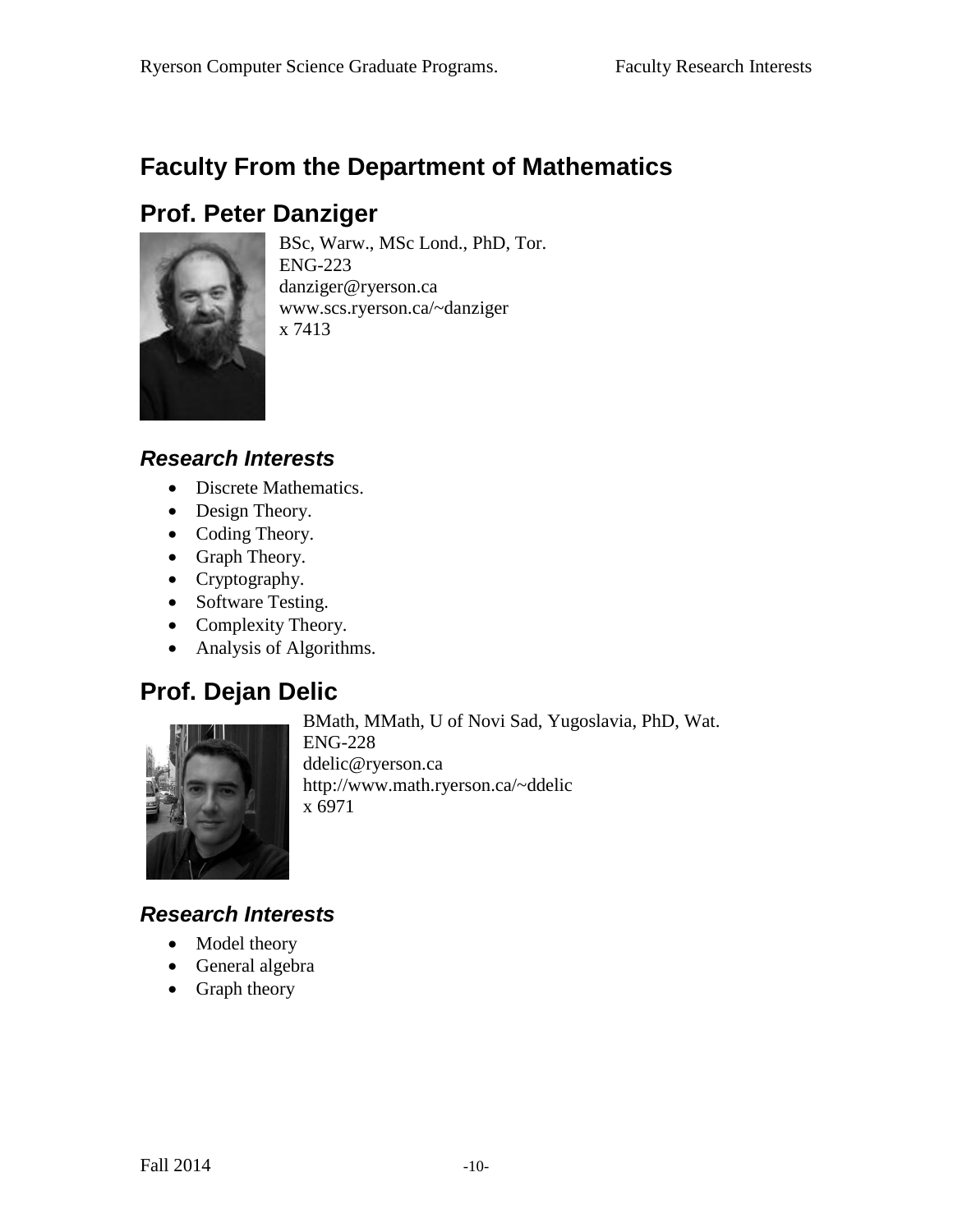# **Prof. Marcos Escobar**



Ph.D., University of Toronto, Mathematics ENG-213 escobar@ryerson.ca http://www.math.ryerson.ca/~escobar x 4867

#### *Research Interests*

- Multidimensional Stochastic Processes.
- Time Series Analysis.
- Dependence Structures.
- Financial Mathematics.
- Biostatistics.

# **Prof. Sebastian Ferrando, Chair of Mathematics**



Ph.D. Tor. ENG-219 ferrando@ryerson.ca http://www.math.ryerson.ca/~ferrando x 4912

- Ergodic Theory.
- Signal Analysis, Wavelets.
- Financial Mathematics.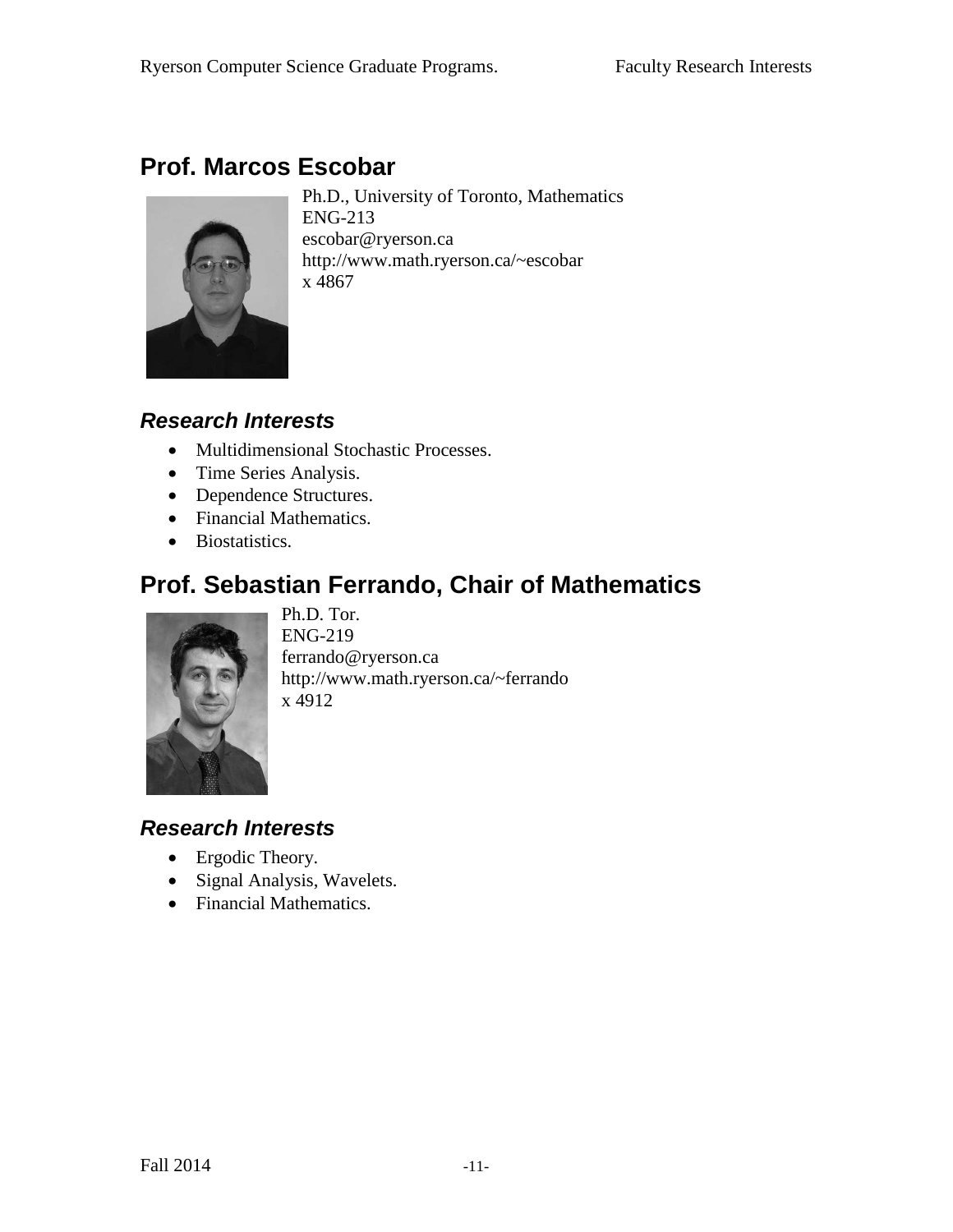# **Prof. Lawrence Kolasa**



ENG-225 lkolasa@ryerson.ca http://www.math.ryerson.ca/~lkolasa x 4871

### *Research Interests*

• Applied Harmonic Analysis to image and signal processing

### **Prof. Kunquan Lan**



Ph.D, Glasgow UK ENG-229 klan@ryerson.ca http://www.math.ryerson.ca/~klan/ x 6962

### *Research Interests*

- Differential Equations, and
- Nonlinear Functional Analysis.

## **Prof. Jean-Paul Pascal**



ENG-227 jpascal@ryerson.ca x 4872

- Fluid Mechanics and Computational Fluid Mechanics:
	- o Hydrodynamic stability.
	- o Non-Newtonian flows.
	- o Flow through porous media.
	- o Gravity driven flows with environmental and industrial applications.
- Numerical methods for hyperbolic nonlinear conservation laws.